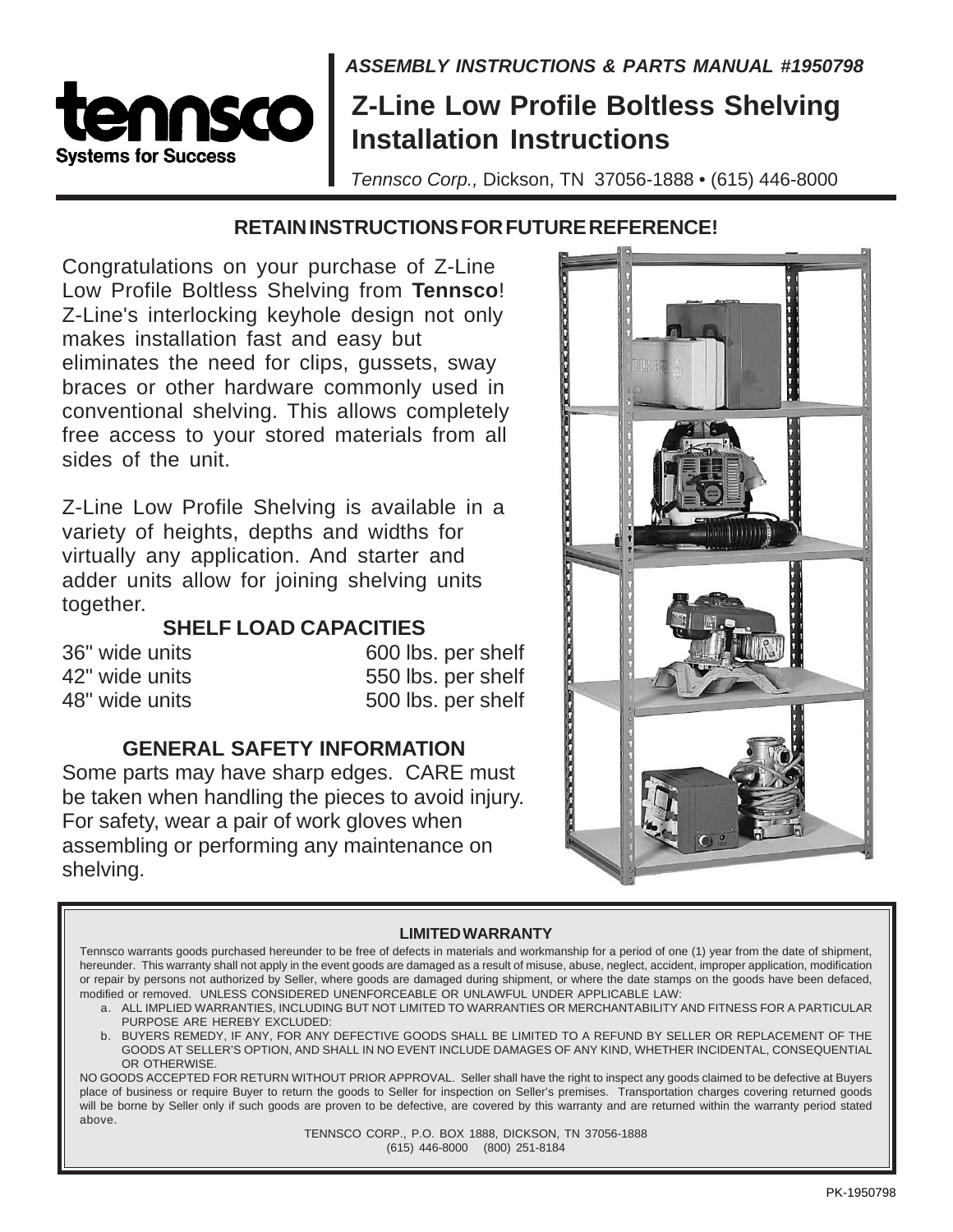# **ASSEMBLY OF BOLTLESS LOW PROFILE SHELVING**

Tool Needed: A rubber mallet for seating the shelf supports into the uprights. Two people are recommended for assembly. Approximate assembly time: 15 to 30 minutes per station.

1. The reference numbers used throughout this sheet refer to the illustration on the back cover. This is to help you to identify the various parts as they are mentioned.  $\Omega$ 

> |g O

**Angle Post (EUR)**

2. Depending upon whether you ordered a single unit or an adder unit, you may have one or both of the styles of upright shown at right:

> uprights must be positioned so that the narrow part of the slots is toward the floor, as shown in the inset.

 $\frac{1}{2}$ 



NOTE: Inset is shown from opposite side.

**IMPORTANT: The support MUST be inserted so that the flat surface is on top as shown in profile at left!** 4. Place a third front-to-back end support in the middle slots of the two uprights.

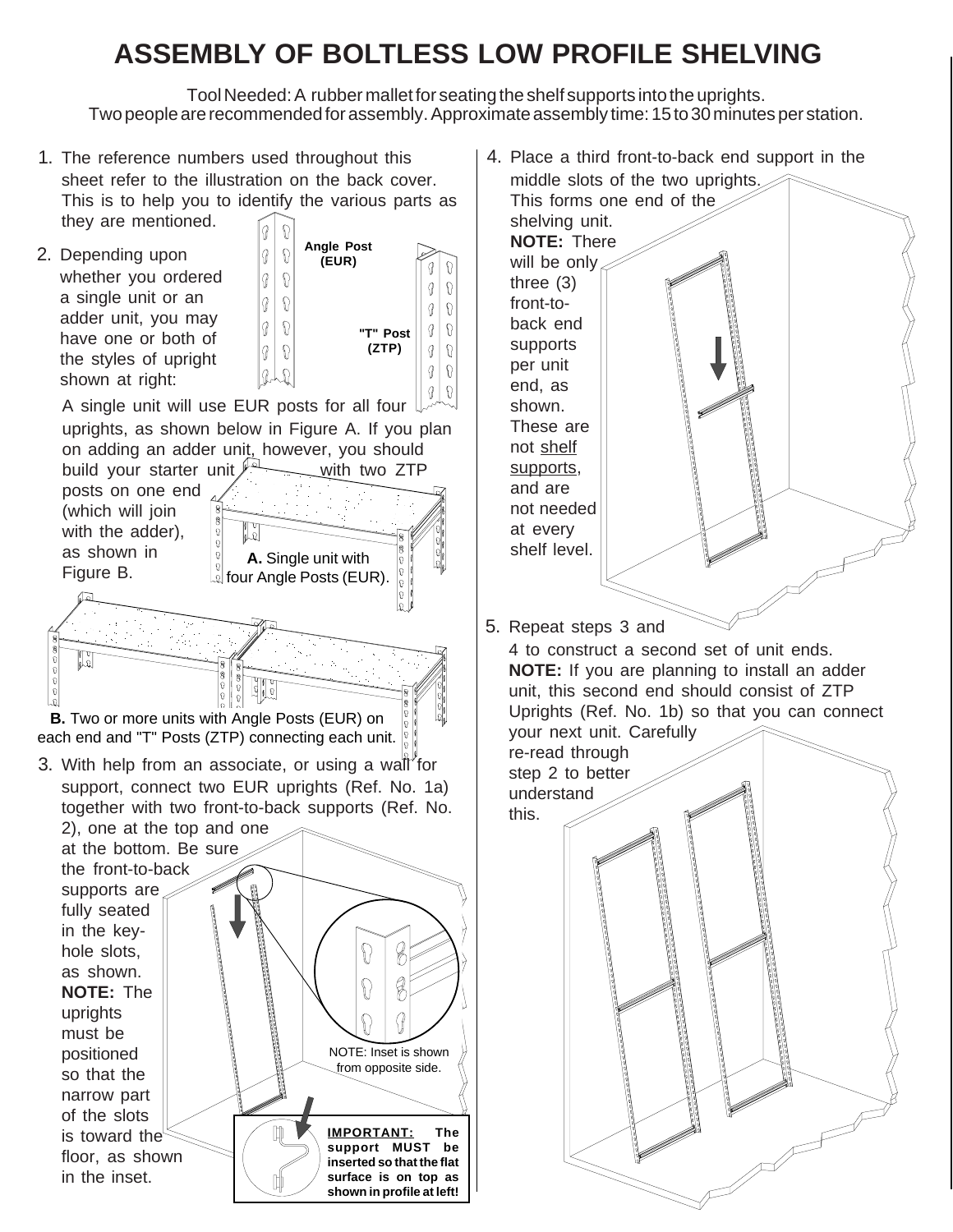